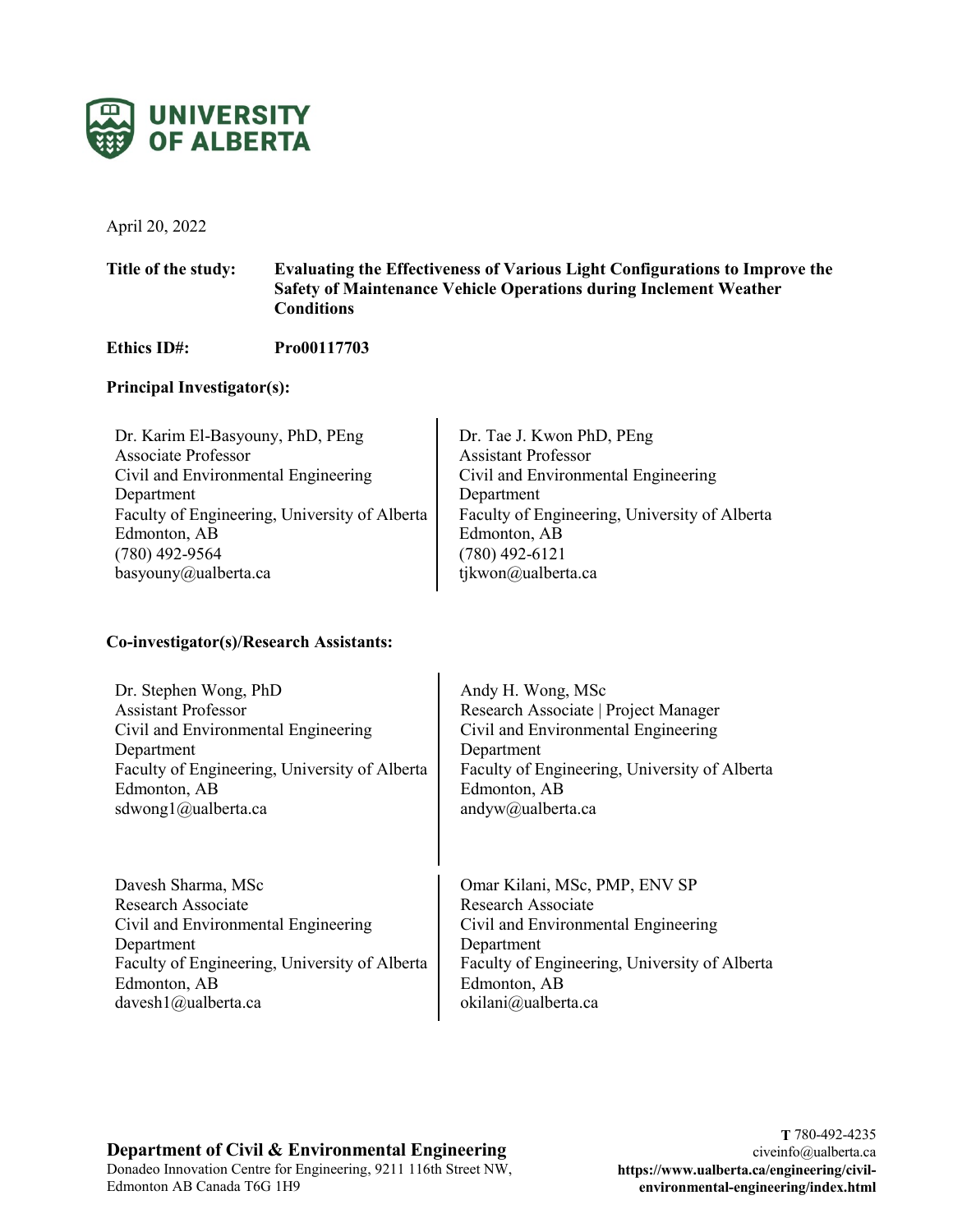

**Primary Agency Supporter** Alberta Ministry of Transportation

**Funding Source** Alberta Ministry of Transportation

#### **Study Information**

We wish to learn the effect of different rear lighting configurations on improving the visibility of maintenance vehicles. During inclement winter weather events, the visibility and decision-making capability of motorists are critically hampered and become worse during snowplow operations. This has led to many near misses and collisions with snowplows. In response to this, Alberta Transportation is working to improve the visibility of maintenance vehicles by proposing alternative lighting configurations through snowplow lighting research projects and field experiments. The goal of this study is to assist Alberta Transportation on their decision making process on their next course of action regarding maintenance vehicle lighting schemes.

#### **Invitation to Participate and Distribute**

You are invited to participate in and distribute this online survey research study that looks to improve the visibility of maintenance vehicles during inclement winter weather conditions. Our research team is currently asking management agencies, transportation agencies, law enforcement agencies, non-governmental organizations, community groups, municipalities, and media members to assist in distributing an online survey to individuals who drive on Alberta roads during the winter. The goal is to reach the widest population as possible to increase the number of respondents and reduce bias in the results.

#### **Voluntary Participation**

The survey should take approximately 15-20 minutes to complete. Please be as complete with your answers as possible. Should you wish to no longer participate in the survey, you may close and leave the survey at any time. Incomplete surveys will be omitted from the study and analysis.

You are under no obligation to participate and you may refuse to answer questions if you want to. If you decide to withdraw midway through the electronic survey, simply close the link and no responses will be included. Any data from incomplete surveys are omitted and removed from the study. Given the anonymous nature of the survey, once you have submitted your responses, it will no longer be possible to withdraw them from the study or go back and modify your responses.

#### **Benefits**

Participants will not directly benefit from this research. However, the research will help identify safer lighting configurations for Alberta maintenance vehicles.

## **Confidentiality and Anonymity**

The information that you will share will remain confidential and anonymous. You will not be asked for personal information. Your answers to open-ended questions may be used verbatim in presentations and publications but neither you (nor your organization) will be identified.

In order to minimize the risk of security breaches and to ensure your confidentiality we recommend that you use standard safety measures such as signing out of your account, closing your browser, and locking your screen or device when you are no longer using them / when you have completed the study.